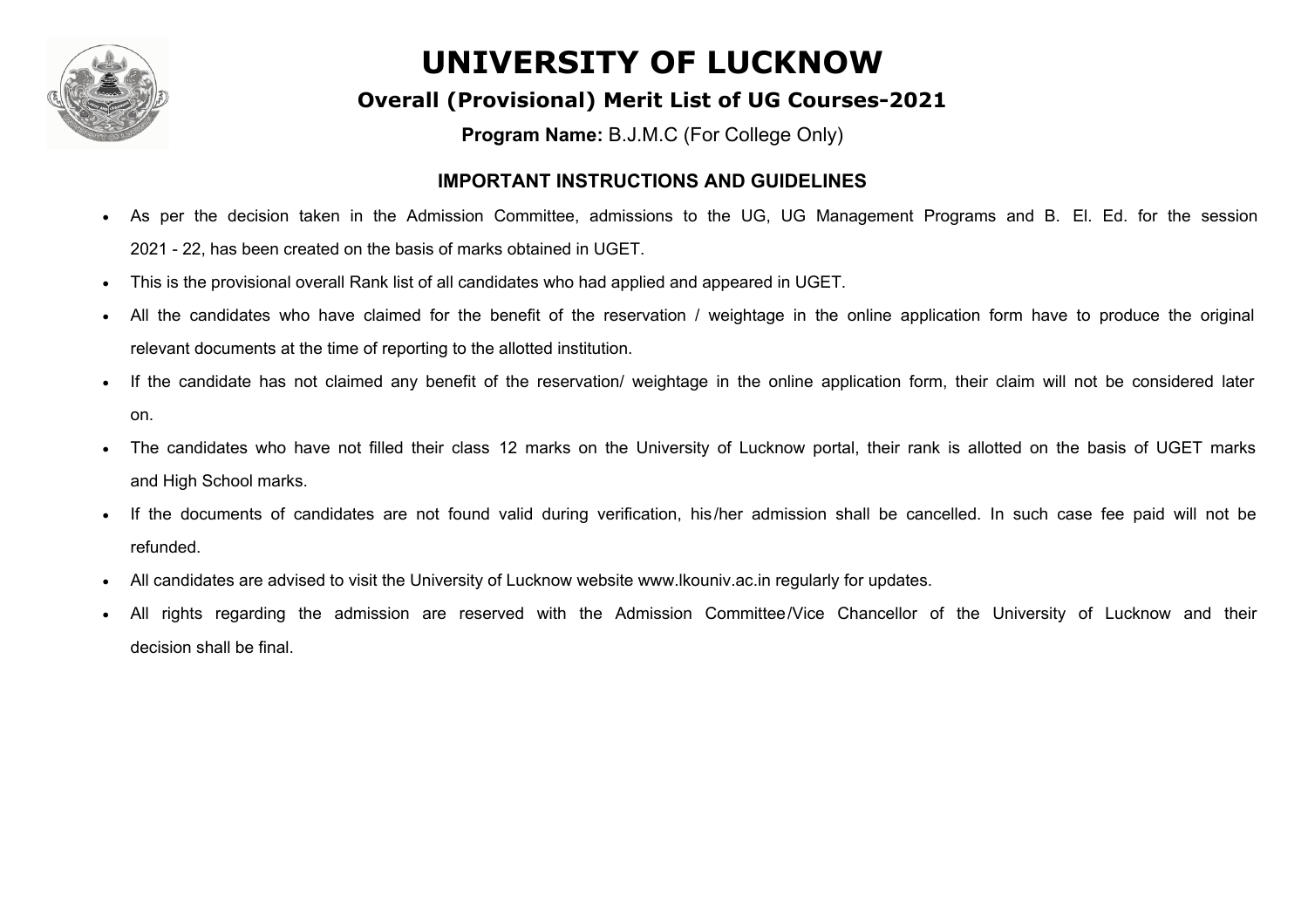

#### **Overall (Provisional) Merit List of UG Courses-2021**

| Roll No.   | <b>Student Name</b>    | <b>Father's Name</b>       | <b>DoB</b> | Gender | Cat.       | Sub Cat. | Hs.<br>(%) | Inter<br>(%) | <b>Entrance</b><br><b>Test</b><br><b>Marks</b> | NCC 'B'<br><b>Marks</b> | <b>Sports</b><br><b>Marks</b> | <b>Final</b><br>Index | Rank            | Cat.<br>Rank   | <b>EWS</b><br>Rank | PH<br><b>IRank</b> | FF.<br>Rank   Rank | <b>DP</b> |
|------------|------------------------|----------------------------|------------|--------|------------|----------|------------|--------------|------------------------------------------------|-------------------------|-------------------------------|-----------------------|-----------------|----------------|--------------------|--------------------|--------------------|-----------|
| 2181200104 | NIDHI SINGH            | VIRENDRA SINGH             | 31/10/2003 | F.     |            |          | 72.17      | 89.20        | 110                                            |                         |                               | 110.000               | $\overline{1}$  |                |                    |                    |                    |           |
| 2181200175 | <b>SUMMANA ABBAS</b>   | <b>MEESAM ABBAS</b>        | 27/09/2001 | F.     |            |          | 86.00      | 82.80        | 108                                            |                         |                               | 108.000               | $\overline{2}$  |                |                    |                    |                    |           |
| 2181200179 | <b>SWECHCHHA SINGH</b> | VINOD KUMAR SINGH          | 24/08/2004 | F.     |            |          | 86.17      | 76.40        | 106                                            |                         |                               | 106.000               | 3               |                |                    |                    |                    |           |
| 2181200056 | <b>DEEPSHIKHA</b>      | <b>DINESH KUMAR NISHAD</b> | 19/08/2004 | F.     |            |          | 79.17      | 0.00         | 106                                            |                         |                               | 106.000               | $\overline{4}$  |                |                    |                    |                    |           |
| 2181200158 | SHRADDHA CHAUHAN       | <b>RAJ CHAUHAN</b>         | 11/05/2004 | F      |            |          | 77.80      | 0.00         | 104                                            |                         |                               | 104.000               | 5               |                |                    |                    |                    |           |
| 2181200012 | <b>ADITI PORWAL</b>    | HARISHANKAR PORWAL         | 17/08/2003 | F      |            |          | 80.80      | 0.00         | 102                                            |                         |                               | 102.000               | 6               |                |                    |                    |                    |           |
| 2181200094 | <b>MANISHA</b>         | MUKESH PRATAP              | 08/11/2003 | F      | SC         |          | 89.40      | 92.20        | 100                                            |                         |                               | 100.000               | $\overline{7}$  | $SC - 1$       |                    |                    |                    |           |
| 2181200176 | <b>SUYASH TRIPATHI</b> | AVADHESH MANI TRIPATHI     | 14/02/2003 | M      |            |          | 73.60      | 74.40        | 100                                            |                         |                               | 100.000               | 8               |                |                    |                    |                    |           |
| 2181200164 | <b>ISHREYASH YADAV</b> | RADHE SHYAM YADAV          | 09/11/2002 | M      | <b>OBC</b> |          | 84.40      | 84.20        | 98                                             |                         |                               | 98.000                | 9               | <b>OBC - 1</b> |                    |                    |                    |           |
| 2181200187 | <b>TUSHAR SINGH</b>    | RAMESH CHANDRA             | 21/10/1999 | M      |            |          | 87.17      | 82.83        | 96                                             |                         |                               | 96.000                | 10 <sup>°</sup> |                |                    |                    |                    |           |
| 2181200142 | SANKETIKA MALHOTRA     | NARENDRA PAL MALHOTRA      | 31/12/2002 | F      |            |          | 82.00      | 86.20        | 94                                             |                         |                               | 94.000                | 11              |                |                    |                    |                    |           |
| 2181200163 | <b>SHREYA SINGH</b>    | RAKESH SINGH               | 28/09/2002 | F.     |            |          | 82.40      | 80.50        | 94                                             |                         |                               | 94.000                | 12              |                |                    |                    |                    |           |
| 2181200036 | ANUSHKA CHATURVEDI     | ANURAG CHATURVEDI          | 13/04/2003 | F      |            |          | 79.17      | 73.60        | 94                                             |                         |                               | 94.000                | 13              |                |                    |                    |                    |           |
| 2181200126 | RANJIT KUMAR           | RAMESH MAURYA              | 18/08/1992 | M      | OBC        |          | 61.67      | 56.00        | 94                                             |                         |                               | 94.000                | 14              | $OBC - 2$      |                    |                    |                    |           |
| 2181200090 | <b>MAHAK WAHI</b>      | ASHISH WAHI                | 26/02/2003 | F.     |            |          | 67.33      | 89.60        | 92                                             |                         |                               | 92.000                | 15              |                |                    |                    |                    |           |
| 2181200111 | <b>PALAK</b>           | LAL MOHAN LAL AKELA        | 17/01/2003 | F.     | OBC        |          | 80.83      | 84.60        | 92                                             |                         |                               | 92.000                | 16              | $OBC - 3$      |                    |                    |                    |           |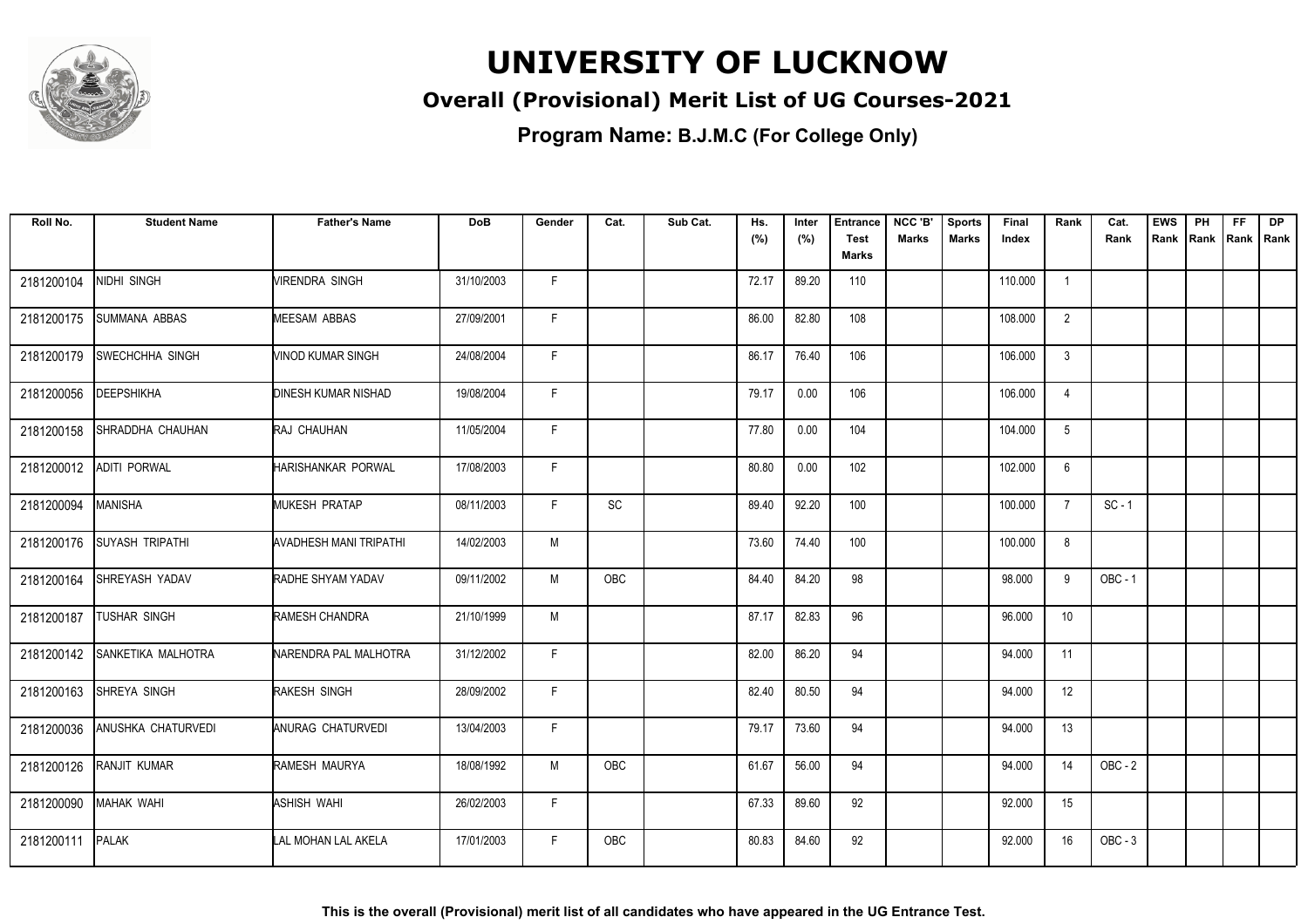

#### **Overall (Provisional) Merit List of UG Courses-2021**

| Roll No.   | <b>Student Name</b>       | <b>Father's Name</b>       | <b>DoB</b> | Gender | Cat. | Sub Cat. | Hs.<br>(%) | Inter<br>(%) | <b>Entrance</b><br><b>Test</b><br><b>Marks</b> | NCC 'B'<br><b>Marks</b> | <b>Sports</b><br><b>Marks</b> | <b>Final</b><br>Index | Rank | Cat.<br>Rank | <b>EWS</b> | PH<br>Rank Rank | <b>FF</b><br>Rank   Rank | <b>DP</b> |
|------------|---------------------------|----------------------------|------------|--------|------|----------|------------|--------------|------------------------------------------------|-------------------------|-------------------------------|-----------------------|------|--------------|------------|-----------------|--------------------------|-----------|
| 2181200107 | NILESH DWIVEDI            | LATE SARVESH DWIVEDI       | 11/02/2004 | M      |      |          | 65.67      | 74.20        | 92                                             |                         |                               | 92.000                | 17   |              |            |                 |                          |           |
| 2181200183 | <b>TARIN HUSSAIN</b>      | SHAHID HUSSAIN             | 27/09/2002 | F.     |      |          | 78.00      | 93.20        | 90                                             |                         |                               | 90.000                | 18   |              |            |                 |                          |           |
| 2181200143 | <b>SANKSHIPTA SAMAL</b>   | SHRUTI KANTA SAMAL         | 09/12/2002 | F      |      |          | 68.50      | 85.00        | 90                                             |                         |                               | 90.000                | 19   |              |            |                 |                          |           |
| 2181200207 | YASHI GUPTA               | <b>DINESH GUPTA</b>        | 11/01/2004 | F      |      |          | 68.83      | 71.60        | 90                                             |                         |                               | 90.000                | 20   |              |            |                 |                          |           |
| 2181200177 | <b>SUYASH SINGH</b>       | <b>SHIV PRAKASH SINGH</b>  | 22/09/2002 | M      |      |          | 64.50      | 67.33        | 90                                             |                         |                               | 90.000                | 21   |              |            |                 |                          |           |
| 2181200068 | <b>HARSHITA SINGH</b>     | <b>BINDU BAHADUR SINGH</b> | 15/08/2001 | F      |      |          | 96.00      | 65.00        | 90                                             |                         |                               | 90.000                | 22   |              |            |                 |                          |           |
| 2181200195 | <b>VAISHNAVI DIXIT</b>    | <b>SITA RAM DIXIT</b>      | 25/06/2001 | F      |      |          | 81.50      | 60.60        | 90                                             |                         |                               | 90.000                | 23   |              |            |                 |                          |           |
| 2181200083 | KOMAL BAJPAI              | HARI SHANKAR BAJPAI        | 28/10/2004 | F.     |      |          | 84.00      | 0.00         | 90                                             |                         |                               | 90.000                | 24   |              |            |                 |                          |           |
| 2181200122 | <b>RAKSHITA SINGH PAL</b> | AJEET SINGH PAL            | 07/01/2002 | F.     |      |          | 81.40      | 0.00         | 90                                             |                         |                               | 90.000                | 25   |              |            |                 |                          |           |
| 2181200181 | TANISHKA SAXENA           | <b>BRIJ KISHORE SAXENA</b> | 24/02/2004 | F      |      |          | 93.17      | 94.40        | 86                                             |                         |                               | 86.000                | 26   |              |            |                 |                          |           |
| 2181200039 | APOORVA CHANDRA BAUDH     | <b>SANTRAM BHARTI</b>      | 24/04/2004 | E      | SC   |          | 84.80      | 91.20        | 86                                             |                         |                               | 86.000                | 27   | $SC - 2$     |            |                 |                          |           |
| 2181200115 | PRAGYA RAI                | RAJ NARAYAN RAI            | 07/07/2004 | F.     |      |          | 77.50      | 85.00        | 86                                             |                         |                               | 86.000                | 28   |              |            |                 |                          |           |
| 2181200092 | <b>MANAS TRIPATHI</b>     | VINOD KUMAR TRIPATHI       | 25/04/2004 | M      |      |          | 81.00      | 83.20        | 86                                             |                         |                               | 86.000                | 29   |              |            |                 |                          |           |
| 2181200198 | <b>VARTIKA PANDEY</b>     | MITHLESH PANDEY            | 04/11/2001 | F      |      |          | 86.00      | 73.40        | 86                                             |                         |                               | 86.000                | 30   |              |            |                 |                          |           |
| 2181200097 | MAULI SHREE PATHAK        | RAM SUKH PATHAK            | 15/02/2003 | F.     |      |          | 95.50      | 84.20        | 84                                             |                         |                               | 84.000                | 31   |              |            |                 |                          |           |
| 2181200119 | RACHIT SAXENA             | MANOJ KUMAR                | 05/09/2003 | M      |      |          | 80.00      | 82.40        | 84                                             |                         |                               | 84.000                | 32   |              |            |                 |                          |           |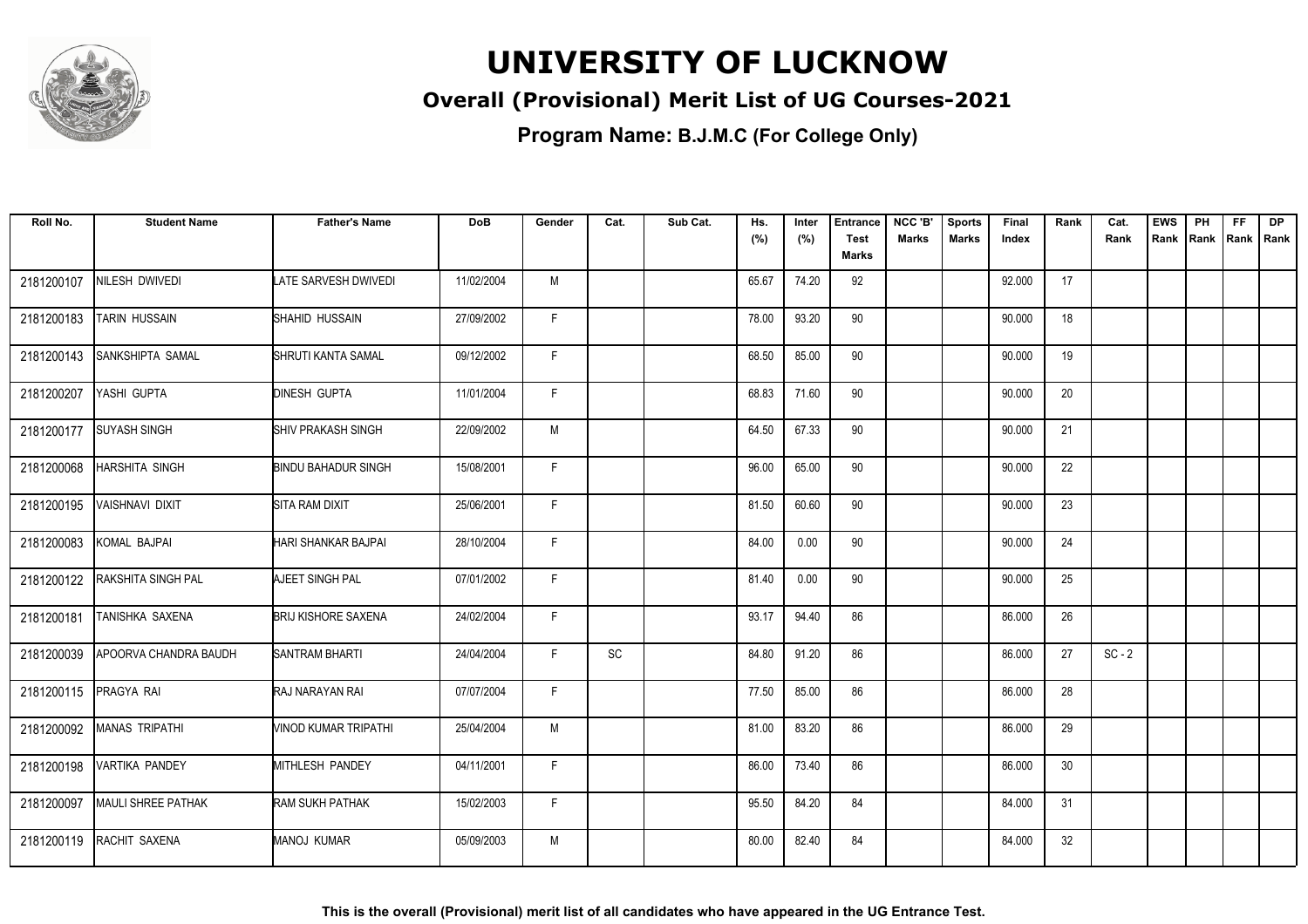

#### **Overall (Provisional) Merit List of UG Courses-2021**

**Program Name: B.J.M.C (For College Only)**

| Roll No.   | <b>Student Name</b>       | <b>Father's Name</b>        | <b>DoB</b> | Gender | Cat. | Sub Cat.  | Hs.<br>(%) | Inter<br>(%) | <b>Entrance</b><br><b>Test</b><br>Marks | NCC 'B'<br>Marks | <b>Sports</b><br><b>Marks</b> | Final<br>Index | Rank | Cat.<br>Rank | <b>EWS</b> | PH<br>Rank Rank Rank Rank | FF. | <b>DP</b> |
|------------|---------------------------|-----------------------------|------------|--------|------|-----------|------------|--------------|-----------------------------------------|------------------|-------------------------------|----------------|------|--------------|------------|---------------------------|-----|-----------|
| 2181200003 | AAYUSH JAISWAL            | <b>ASHOK JAISWAL</b>        | 28/09/2001 | M      | OBC  |           | 70.20      | 79.60        | 84                                      |                  |                               | 84.000         | 33   | OBC-4        |            |                           |     |           |
| 2181200010 | <b>ADARSH NATH TIWARI</b> | <b>RAJESH NATH TIWARI</b>   | 02/05/2004 | M      |      |           | 83.33      | 72.83        | 84                                      |                  |                               | 84.000         | 34   |              |            |                           |     |           |
| 2181200019 | <b>AJAY KUMAR</b>         | BHARAT LAL                  | 23/11/1998 | M      | SC   |           | 59.33      | 63.20        | 84                                      |                  |                               | 84.000         | 35   | $SC - 3$     |            |                           |     |           |
| 2181200110 | <b>OJAL SAXENA</b>        | SHAILESH SAXENA             | 22/03/2004 | F      |      |           | 80.00      | 0.00         | 84                                      |                  |                               | 84.000         | 36   |              |            |                           |     |           |
| 2181200189 | <b>UMANG MISHRA</b>       | LATE. ASHOK KUMAR<br>MISHRA | 10/10/2002 | M      |      |           | 68.60      | 0.00         | 84                                      |                  |                               | 84.000         | 37   |              |            |                           |     |           |
| 2181200155 | <b>SHIVIKA SINGH</b>      | <b>ANAND KUMAR SINGH</b>    | 19/02/2003 | F      |      |           | 75.00      | 83.20        | 82                                      |                  |                               | 82.000         | 38   |              |            |                           |     |           |
| 2181200201 | <b>VIDUSHI PANDEY</b>     | LT. RAJESH PANDEY           | 14/07/2003 | F      |      |           | 73.60      | 75.40        | 82                                      |                  |                               | 82.000         | 39   |              |            |                           |     |           |
| 2181200065 | <b>HARSH MISHRA</b>       | <b>SUSHIL KUMAR MISHRA</b>  | 21/07/2003 | M      |      |           | 78.80      | 74.80        | 82                                      |                  |                               | 82.000         | 40   |              |            |                           |     |           |
| 2181200081 | KHUSHI SAXENA             | <b><i>NISHAL SAXENA</i></b> | 06/02/2003 | F      |      |           | 65.50      | 70.40        | 82                                      |                  |                               | 82.000         | 41   |              |            |                           |     |           |
| 2181200051 | AZIZ FATIMA               | WASIUL HASAN                | 08/01/1999 | F      |      |           | 69.00      | 65.33        | 82                                      |                  |                               | 82.000         | 42   |              |            |                           |     |           |
| 2181200060 | <b>DIVYA SINGH</b>        | NARENDRA SINGH              | 20/06/2004 | F      |      |           | 68.50      | 64.20        | 82                                      |                  |                               | 82.000         | 43   |              |            |                           |     |           |
| 2181200077 | KASHISH NAAZ              | JAHID HUSSAIN               | 27/11/2004 | F      |      |           | 87.00      | 0.00         | 82                                      |                  |                               | 82.000         | 44   |              |            |                           |     |           |
| 2181200139 | <b>SALONI SINGH</b>       | LATE RAJ KUMAR SINGH        | 08/08/2000 | F      |      | <b>DP</b> | 59.00      | 0.00         | 82                                      |                  |                               | 82.000         | 45   |              |            |                           |     | 1         |
| 2181200027 | AMOGHA TIWARI             | <b>DILIP KUMAR TIWARI</b>   | 25/03/2002 | F      |      |           | 78.80      | 87.20        | 80                                      |                  |                               | 80.000         | 46   |              |            |                           |     |           |
| 2181200002 | AASTHA SINGH              | <b>ASHOK KUMAR SINGH</b>    | 30/10/2002 | F      |      |           | 71.67      | 82.00        | 80                                      |                  |                               | 80.000         | 47   |              |            |                           |     |           |
| 2181200089 | <b>KUSUM SAROJ</b>        | PAWAN KUMAR                 | 20/12/2006 | F.     | SC   |           | 64.00      | 77.80        | 80                                      |                  |                               | 80.000         | 48   | $SC - 4$     |            |                           |     |           |

**This is the overall (Provisional) merit list of all candidates who have appeared in the UG Entrance Test.**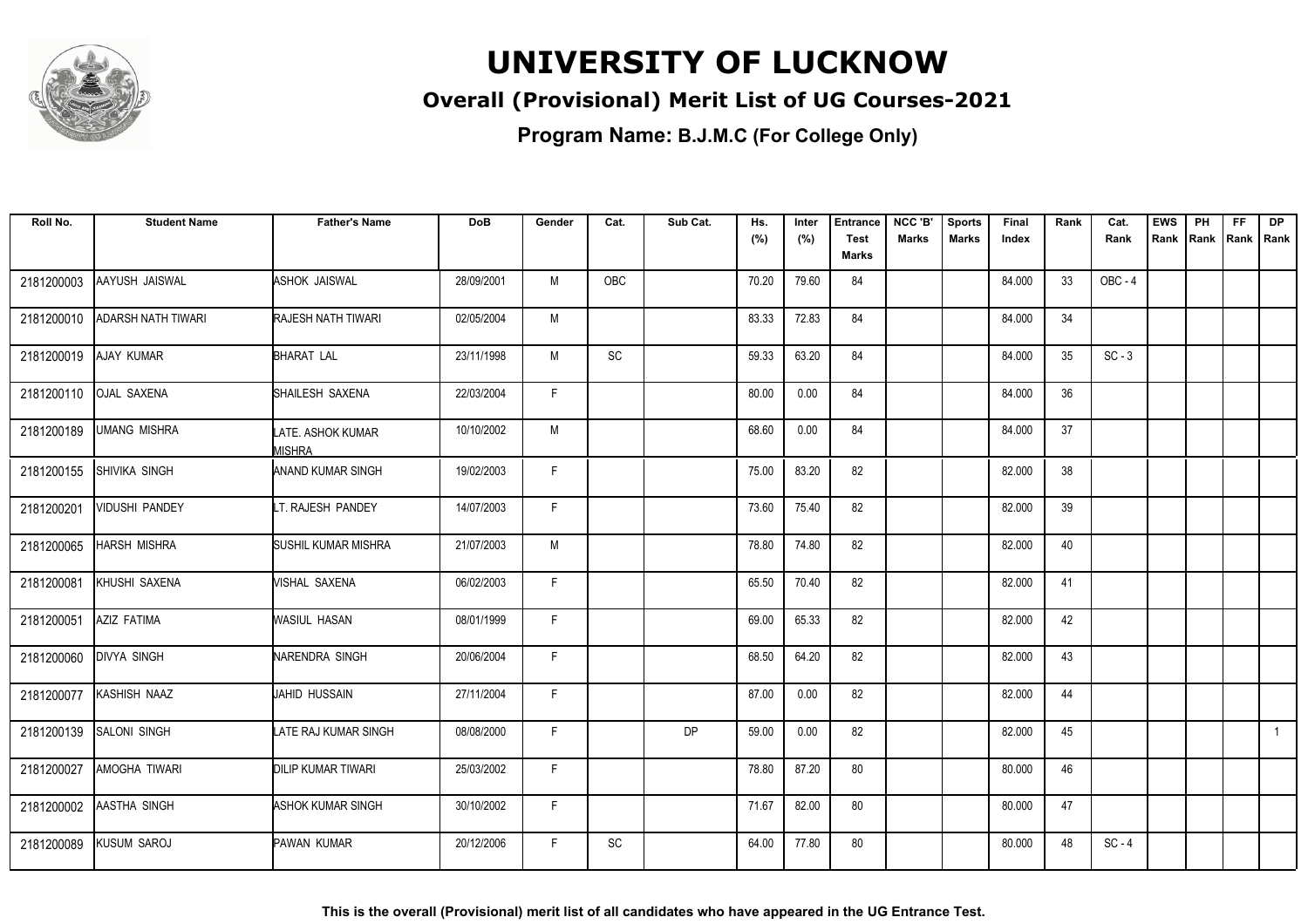

#### **Overall (Provisional) Merit List of UG Courses-2021**

**Program Name: B.J.M.C (For College Only)**

| Roll No.   | <b>Student Name</b>        | <b>Father's Name</b>                     | <b>DoB</b> | Gender | Cat.       | Sub Cat. | Hs.<br>(%) | Inter<br>(%) | <b>Entrance</b><br><b>Test</b><br>Marks | NCC 'B'<br><b>Marks</b> | <b>Sports</b><br><b>Marks</b> | Final<br>Index | Rank | Cat.<br>Rank | <b>EWS</b><br>Rank | PH<br>Rank | FF.<br>Rank   Rank | <b>DP</b> |
|------------|----------------------------|------------------------------------------|------------|--------|------------|----------|------------|--------------|-----------------------------------------|-------------------------|-------------------------------|----------------|------|--------------|--------------------|------------|--------------------|-----------|
| 2181200192 | <b>URVI MISHRA</b>         | <b>ASHISH MISHRA</b>                     | 01/08/2003 | F.     |            |          | 89.80      | 74.40        | 80                                      |                         |                               | 80.000         | 49   |              |                    |            |                    |           |
| 2181200055 | <b>DEEPAK KUMAR TIWARI</b> | <b>GIRISH KUMAR TIWARI</b>               | 24/09/1999 | M      |            |          | 80.00      | 53.00        | 80                                      |                         |                               | 80.000         | 50   |              | $\overline{1}$     |            |                    |           |
| 2181200141 | <b>SANJANA SINGH</b>       | <b>ABHAY KUMAR SINGH</b>                 | 18/10/2004 | F.     |            |          | 88.83      | 0.00         | 80                                      |                         |                               | 80.000         | 51   |              |                    |            |                    |           |
| 2181200200 | <b>VIDHI BAJPAYEE</b>      | <b>DINESH BAJPAYEE</b>                   | 12/09/2002 | F.     |            |          | 67.33      | 0.00         | 80                                      |                         |                               | 80.000         | 52   |              |                    |            |                    |           |
| 2181200072 | JAHNVI SINGH               | <b>ANAND KUMAR SINGH</b>                 | 06/09/2004 | F.     |            |          | 72.20      | 81.60        | 78                                      |                         |                               | 78.000         | 53   |              |                    |            |                    |           |
| 2181200031 | ANJEL SINGH                | S.P SINGH                                | 29/11/2002 | F.     |            |          | 77.00      | 81.40        | 78                                      |                         |                               | 78.000         | 54   |              | $\overline{2}$     |            |                    |           |
| 2181200137 | <b>SAKSHI SINGH</b>        | <b>HANUMAN PRATAP SINGH</b>              | 16/07/2003 | F.     |            |          | 76.60      | 73.40        | 78                                      |                         |                               | 78.000         | 55   |              |                    |            |                    |           |
| 2181200147 | <b>SHAGUN VERMA</b>        | RAKESH KUMAR VERMA                       | 08/09/2002 | F.     | SC         |          | 72.40      | 70.63        | 78                                      |                         |                               | 78.000         | 56   | $SC - 5$     |                    |            |                    |           |
| 2181200004 | ABHAY PRATAP               | VIPENDRA KUMAR                           | 05/11/2003 | M      | <b>OBC</b> |          | 72.20      | 68.00        | 78                                      |                         |                               | 78.000         | 57   | $OBC - 5$    |                    |            |                    |           |
| 2181200035 | <b>ANSHU KUMARI</b>        | <b>MANOJ KUMAR PANDEY</b>                | 08/05/2002 | F.     |            |          | 76.60      | 0.00         | 78                                      |                         |                               | 78.000         | 58   |              |                    |            |                    |           |
| 2181200009 | <b>ADARSH TIWARI</b>       | <b>DHARMENDRA KUMAR</b><br><b>TIWARI</b> | 03/01/2003 | M      |            |          | 65.17      | 0.00         | 78                                      |                         |                               | 78.000         | 59   |              |                    |            |                    |           |
| 2181200191 | <b>URVASHI TANDON</b>      | MR. VISHAL TANDON                        | 05/12/2002 | F.     |            |          | 79.00      | 81.20        | 76                                      |                         |                               | 76.000         | 60   |              |                    |            |                    |           |
| 2181200154 | SHIVANGI SINGH             | <b>VIJAY KUMAR SINGH</b>                 | 19/07/2003 | F.     |            |          | 82.80      | 76.20        | 76                                      |                         |                               | 76.000         | 61   |              |                    |            |                    |           |
| 2181200131 | RISHI VERMA                | <b>GIRISH CHANDRA VERMA</b>              | 11/09/2003 | M      | OBC        |          | 62.40      | 72.25        | 76                                      |                         |                               | 76.000         | 62   | OBC-6        |                    |            |                    |           |
| 2181200005 | ABHIJEET SAXENA            | AKSHAI KUMAR SAXENA                      | 19/04/2002 | М      |            |          | 53.60      | 58.60        | 76                                      |                         |                               | 76.000         | 63   |              |                    |            |                    |           |
| 2181200084 | <b>KRISHNA MISHRA</b>      | <b>ANIL KUMAR MISHRA</b>                 | 12/09/2002 | M      |            |          | 63.00      | 52.40        | 76                                      |                         |                               | 76.000         | 64   |              |                    |            |                    |           |

**This is the overall (Provisional) merit list of all candidates who have appeared in the UG Entrance Test.**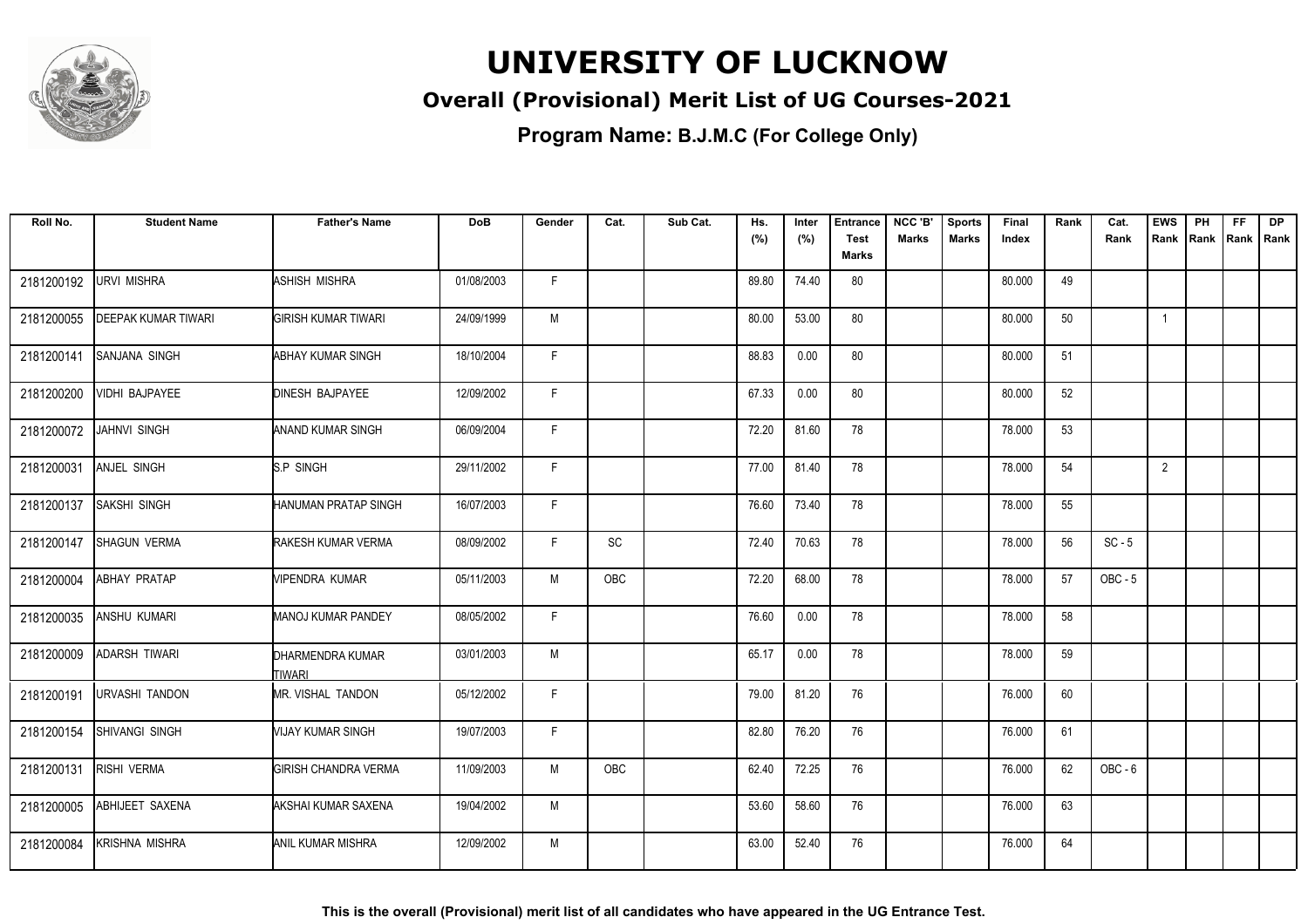

#### **Overall (Provisional) Merit List of UG Courses-2021**

| Roll No.   | <b>Student Name</b>     | <b>Father's Name</b>           | <b>DoB</b> | Gender | Cat. | Sub Cat.   | Hs.<br>(%) | Inter<br>(%) | <b>Entrance</b><br>Test<br><b>Marks</b> | NCC 'B'<br>Marks | <b>Sports</b><br>Marks | Final<br>Index | Rank | Cat.<br>Rank   | <b>EWS</b><br>Rank | PH | <b>FF</b><br>Rank   Rank   Rank | <b>DP</b> |
|------------|-------------------------|--------------------------------|------------|--------|------|------------|------------|--------------|-----------------------------------------|------------------|------------------------|----------------|------|----------------|--------------------|----|---------------------------------|-----------|
| 2181200156 | SHIWANI TRIPATHI        | DHARMENDRA CHANDRA<br>TRIPATHI | 23/10/2001 | F      |      |            | 78.00      | 51.40        | 76                                      |                  |                        | 76.000         | 65   |                |                    |    |                                 |           |
| 2181200047 | <b>ASTHA TRIVEDI</b>    | PANKAJ TRIVEDI                 | 13/11/2003 | F      |      |            | 90.80      | 86.20        | 74                                      |                  |                        | 74.000         | 66   |                |                    |    |                                 |           |
| 2181200049 | <b>AYUSHI DIXIT</b>     | OMKAR NATH DIXIT               | 15/07/2003 | F      |      |            | 71.67      | 70.20        | 74                                      |                  |                        | 74.000         | 67   |                |                    |    |                                 |           |
| 2181200133 | <b>RIYA SHUKLA</b>      | PAWAN SHUKLA                   | 22/01/2002 | F      |      |            | 56.00      | 64.40        | 74                                      |                  |                        | 74.000         | 68   |                |                    |    |                                 |           |
| 2181200193 | UTKARSH YADAV           | <b>ANOOP KUMAR YADAV</b>       | 22/07/2002 | M      | OBC  |            | 66.67      | 60.60        | 74                                      |                  |                        | 74.000         | 69   | <b>OBC - 7</b> |                    |    |                                 |           |
| 2181200042 | <b>ARJUN SINGH</b>      | RANVIJAY SINGH                 | 26/03/2003 | M      |      |            | 57.80      | 80.40        | 72                                      |                  |                        | 72.000         | 70   |                |                    |    |                                 |           |
| 2181200114 | <b>PRAGATI PANDEY</b>   | <b>PRADEEP KUMAR PANDEY</b>    | 20/04/2004 | F      |      |            | 72.50      | 71.20        | 72                                      |                  |                        | 72.000         | 71   |                |                    |    |                                 |           |
| 2181200116 | PRIYANKA BISHT          | <b>LAXMAN SINGH BISHT</b>      | 09/12/2003 | F.     |      |            | 72.40      | 68.00        | 72                                      |                  |                        | 72.000         | 72   |                |                    |    |                                 |           |
| 2181200025 | <b>AMIT YADAV</b>       | AJEET YADAV                    | 14/02/2004 | M      |      |            | 74.20      | 67.40        | 72                                      |                  |                        | 72.000         | 73   |                |                    |    |                                 |           |
| 2181200121 | RAJ VARDHAN DUBEY       | ASHUTOSH DUBEY                 | 10/02/2003 | M      |      |            | 63.50      | 64.00        | 72                                      |                  |                        | 72.000         | 74   |                |                    |    |                                 |           |
| 2181200061 | <b>FARHEEN SIDDIQUI</b> | ABDUL FAREED                   | 12/06/2000 | F      |      |            | 48.00      | 63.60        | 72                                      |                  |                        | 72.000         | 75   |                |                    |    |                                 |           |
| 2181200160 | <b>SHREYA</b>           | <b>BIRENDRA KUMAR</b>          | 06/05/2004 | F      |      |            | 78.60      | 0.00         | 72                                      |                  |                        | 72.000         | 76   |                |                    |    |                                 |           |
| 2181200152 | SHILPI TIWARI           | NARENDRA KUMAR TIWARI          | 04/07/2003 | F      |      |            | 81.83      | 0.00         | 70                                      |                  |                        | 70.000         | 77   |                |                    |    |                                 |           |
| 2181200066 | <b>HARSH PANDEY</b>     | VAIBHAV NATH PANDEY            | 03/01/2003 | M      |      | <b>NCC</b> | 70.50      | 65.20        | 68                                      | 1.700            |                        | 69.700         | 78   |                |                    |    |                                 |           |
| 2181200103 | NATASHA SINGH YADAV     | <b>RAJESH KUMAR YADAV</b>      | 15/12/2002 | F.     | OBC  |            | 81.67      | 84.50        | 68                                      |                  |                        | 68.000         | 79   | OBC-8          |                    |    |                                 |           |
| 2181200151 | SHANVI UPADHYAY         | <b>I</b> J.P. UPADHYAY         | 14/04/2002 | F.     |      |            | 71.33      | 81.40        | 68                                      |                  |                        | 68.000         | 80   |                |                    |    |                                 |           |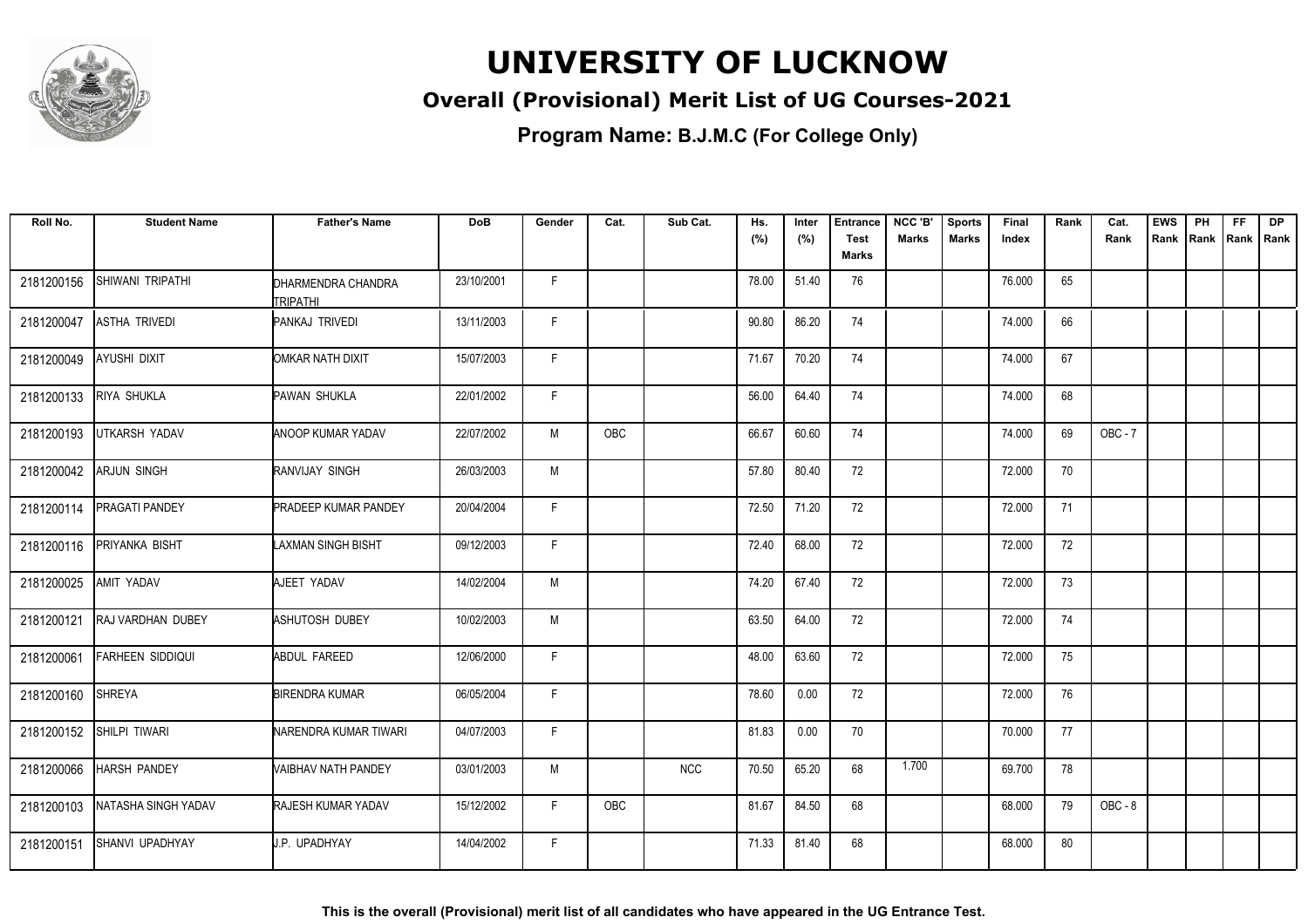

#### **Overall (Provisional) Merit List of UG Courses-2021**

| Roll No.   | <b>Student Name</b>                         | <b>Father's Name</b>               | <b>DoB</b> | Gender       | Cat. | Sub Cat. | Hs.<br>(%) | Inter<br>(%) | <b>Entrance</b><br><b>Test</b> | NCC 'B'<br>Marks | <b>Sports</b><br>Marks | Final<br>Index | Rank | Cat.<br>Rank | <b>EWS</b><br>Rank | PH | <b>FF</b><br>Rank   Rank   Rank | <b>DP</b> |
|------------|---------------------------------------------|------------------------------------|------------|--------------|------|----------|------------|--------------|--------------------------------|------------------|------------------------|----------------|------|--------------|--------------------|----|---------------------------------|-----------|
|            |                                             |                                    |            |              |      |          |            |              | <b>Marks</b>                   |                  |                        |                |      |              |                    |    |                                 |           |
| 2181200048 | <b>ATAHER SAEED</b>                         | SHAKIR ALI                         | 07/07/2004 | M            | OBC  |          | 83.50      | 78.00        | 68                             |                  |                        | 68.000         | 81   | $OBC - 9$    |                    |    |                                 |           |
| 2181200199 | <b>VARUN PRATAP SINGH</b><br><b>RATHORE</b> | <b>NIRAJ SINGH RATHORE</b>         | 15/06/2004 | M            |      |          | 70.83      | 73.00        | 68                             |                  |                        | 68.000         | 82   |              |                    |    |                                 |           |
| 2181200024 | <b>AMAN TIWARI</b>                          | LAKSHMAN TIWARI                    | 03/11/2003 | M            |      |          | 56.80      | 57.40        | 68                             |                  |                        | 68.000         | 83   |              |                    |    |                                 |           |
| 2181200100 | <b>MOHD ASAD</b>                            | <b>ABRAR AHMAD</b>                 | 27/10/2002 | M            | OBC  |          | 68.50      | 45.00        | 68                             |                  |                        | 68.000         | 84   | OBC - 10     |                    |    |                                 |           |
| 2181200161 | SHREYA SHUKLA                               | ANAND SHUKLA                       | 18/02/2006 | F.           |      |          | 78.33      | 76.60        | 66                             |                  |                        | 66.000         | 85   |              |                    |    |                                 |           |
| 2181200173 | <b>SRISHTI MISHRA</b>                       | <b>IJETENDRA MISHRA</b>            | 31/01/2004 | F            |      |          | 80.60      | 77.00        | 64                             |                  |                        | 64.000         | 86   |              |                    |    |                                 |           |
| 2181200076 | KASHISH MISHRA                              | KRISHNA KUMAR MISHRA               | 02/11/2003 | F            |      |          | 66.17      | 74.80        | 64                             |                  |                        | 64.000         | 87   |              |                    |    |                                 |           |
| 2181200016 | <b>ADITYA PATEL</b>                         | <b>BHAGWAN DEEN VERMA</b>          | 24/06/2004 | M            | OBC  |          | 80.33      | 72.60        | 64                             |                  |                        | 64.000         | 88   | OBC - 11     |                    |    |                                 |           |
| 2181200017 | ADITYA SINGH                                | SUNIL KUMAR SINGH                  | 06/04/2003 | M            |      |          | 71.33      | 56.00        | 64                             |                  |                        | 64.000         | 89   |              |                    |    |                                 |           |
| 2181200067 | <b>HARSH SRIVASTAVA</b>                     | AJAY KUMAR SRIVASTAVA              | 02/12/2002 | M            |      |          | 65.20      | 0.00         | 64                             |                  |                        | 64.000         | 90   |              |                    |    |                                 |           |
| 2181200018 | <b>AGAM KAUR</b>                            | <b>JITENDRA SINGH</b><br>KHARBANDA | 08/05/2003 | $\mathsf{F}$ |      |          | 74.00      | 82.80        | 62                             |                  |                        | 62.000         | 91   |              |                    |    |                                 |           |
| 2181200118 | PRIYANSHI VERMA                             | <b>MADAN LAL</b>                   | 12/08/2002 | F            | OBC  |          | 64.00      | 82.80        | 62                             |                  |                        | 62.000         | 92   | OBC - 12     |                    |    |                                 |           |
| 2181200138 | SAKSHI SINGH                                | SATYAVEER SINGH                    | 04/02/2003 | F            |      |          | 73.20      | 76.40        | 62                             |                  |                        | 62.000         | 93   |              |                    |    |                                 |           |
| 2181200058 | <b>DEVESH SHAKYA</b>                        | <b>DINESH KUMAR</b>                | 24/05/2003 | M            | SC   |          | 61.50      | 62.00        | 62                             |                  |                        | 62.000         | 94   | $SC - 6$     |                    |    |                                 |           |
| 2181200032 | ANKITA GUPTA                                | SHAMBHU PRASAD GUPTA               | 20/10/2004 | F.           | OBC  |          | 72.67      | 0.00         | 62                             |                  |                        | 62.000         | 95   | OBC - 13     |                    |    |                                 |           |
| 2181200168 | SHUBHI SRIVASTAVA                           | ATUL SRIVASTAVA                    | 27/05/2003 | F.           |      |          | 83.17      | 78.44        | 60                             |                  |                        | 60.000         | 96   |              |                    |    |                                 |           |